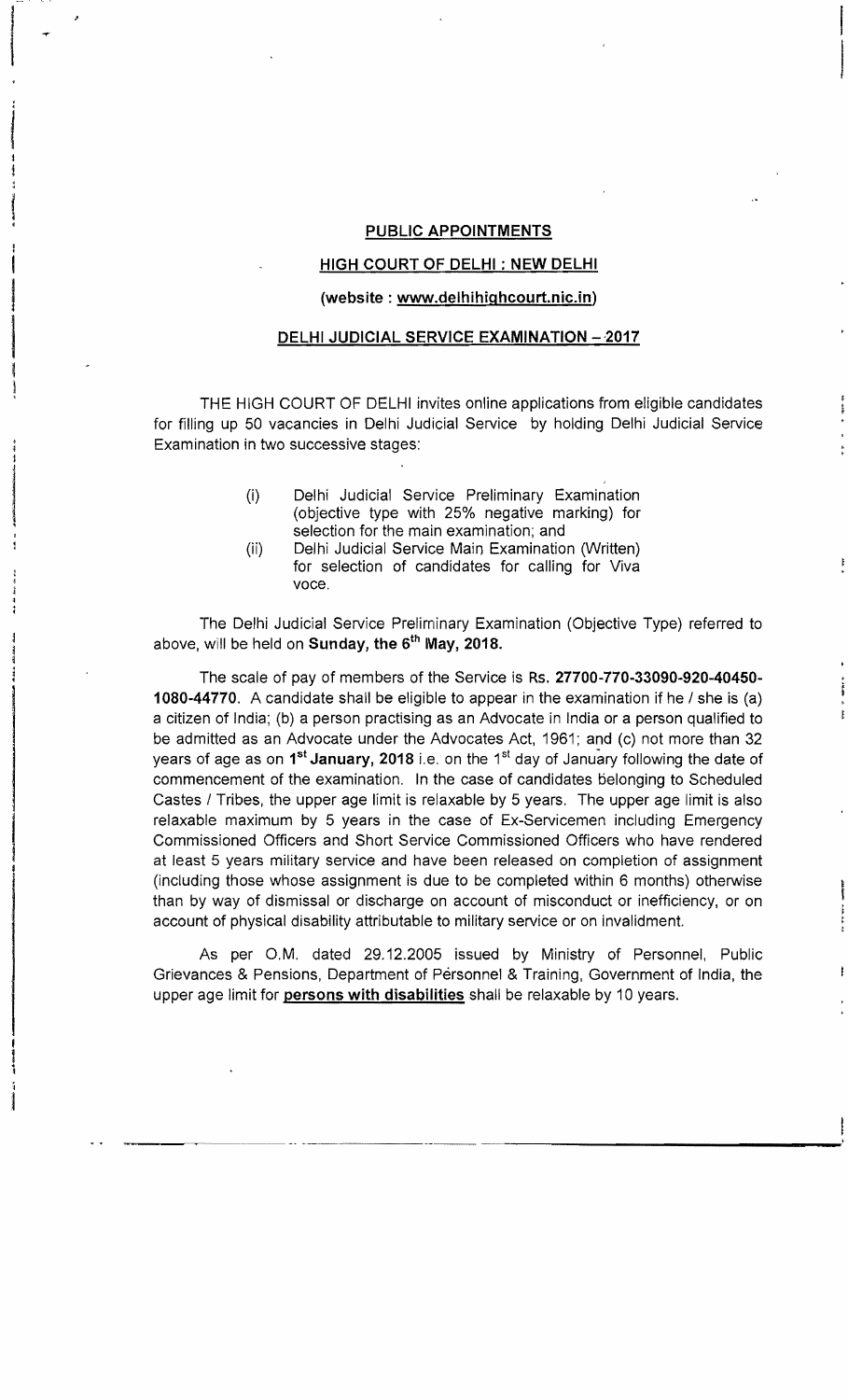General category disabled candidates would thus be eligible for age relaxation up to 10 years and SC/ST category disabled candidates would be eligible for age relaxation up to 15 years.

The candidates shall submit their application online only in the prescribed format through the official website of High Court of Delhi i.e. **www.delhihighcourt.nic.in** as per schedule of dates, given below:

| Commencement of online filling up of Application Forms      | 31.01.2018           |
|-------------------------------------------------------------|----------------------|
|                                                             | (10:00 AM)           |
| Last date for creating New Log In for online registration   | 15.02.2018           |
|                                                             | $(11:59 \text{ PM})$ |
| Last date for filling Online Application Form and/or making | 15.02.2018           |
| payment through Debit Card/Internet Banking                 | (11:59 PM)           |

1

t<br>t<br>t

The fees (non-refundable) in the sum of Rs.1000/- for General Category candidates and Rs.200/- for Scheduled Caste / Scheduled Tribe / Physically Handicapped (Blind / Low vision) (mobility not to be restricted) / Orthopaedically Handicapped {OA - one arm affected (Right or left), OL - one leg affected (right or left), BL - both legs affected but not arms}/Hearing Impaired candidates should be paid through Debit Card/ Internet Banking.

The candidates can take printout of Application and keep it for future reference. They need not send the print out of the online application to the High Court.

Before filling up the form, the candidates are advised to read carefully the Notification / Advertisement and Instructions for Delhi Judicial Service Examination -2017.

| Category     | No. of<br>vacancies | <b>Remarks</b>           |
|--------------|---------------------|--------------------------|
| General      | 18                  |                          |
| SC           | 11                  | 07 vacancies are backlog |
| ST           | 21                  | 19 vacancies are backlog |
| <b>TOTAL</b> | 50                  |                          |

The number of vacancies to be filled are as under:-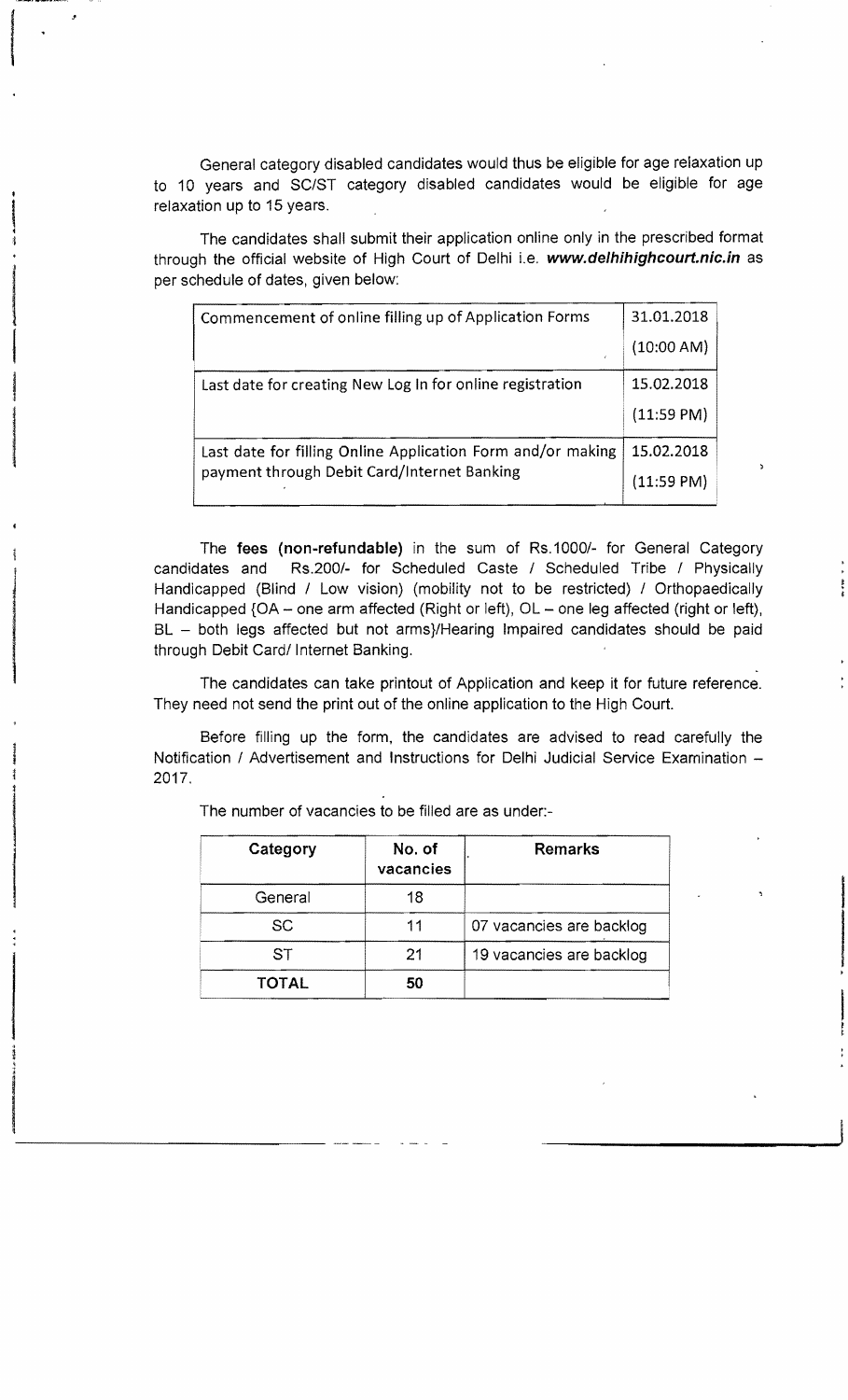# Note 1: Out of aforesaid 50 vacancies, the reservation for PH candidates shall be as follows:

| Category              | Vacancies | Remarks              |
|-----------------------|-----------|----------------------|
| PH (Blind/Low Vision) | 02        | 02 backlog vacancies |
| PH (Ortho)            | 01        | 01 backlog vacancy   |
| PH (Hearing Impaired) | ი1        |                      |
| Total                 | 04        |                      |

Note 2: The vacancies are subject to change.

-----

....--~

- Note 3: The vacancy for PH(Hearing Impaired) is subject to amendment of existing Rules, which is to be notified.
- Note 4: The differently-abled persons should be capable of efficiently discharging their duties as Judicial Officer as per the satisfaction of the Medical Board as may be constituted before or after their names are recommended for appointment.
- Note 5: The aforesaid vacancies and consequent selection/appointments, if any, will be subject to the outcome of WP(C) No. 764/2017, WP(C) No. 832/2017, WP(C) No. 831/2017, WP(C) No. 896/2017, WP(C) No. 938/2017, WP(C) No. 996/2017, WP(C) No. 885/2017, WP(C) No. 1063/2017, WP(C) No. 1081/2017, WP(C) No. 1046/2017 and CA No. 1086/2013 pending in Supreme Court of India and WP(C) No. 2828/2010 pending in Delhi High Court. in the control of the control of the control of the control of the control of the control of the control of th<br>■ International of the control of the control of the control of the control of the control of the control of
- Note 6: No request for rechecking and revaluation of papers would be entertained as the same is not provided for in the Delhi Judicial Service Rules, 1970.

*...J*